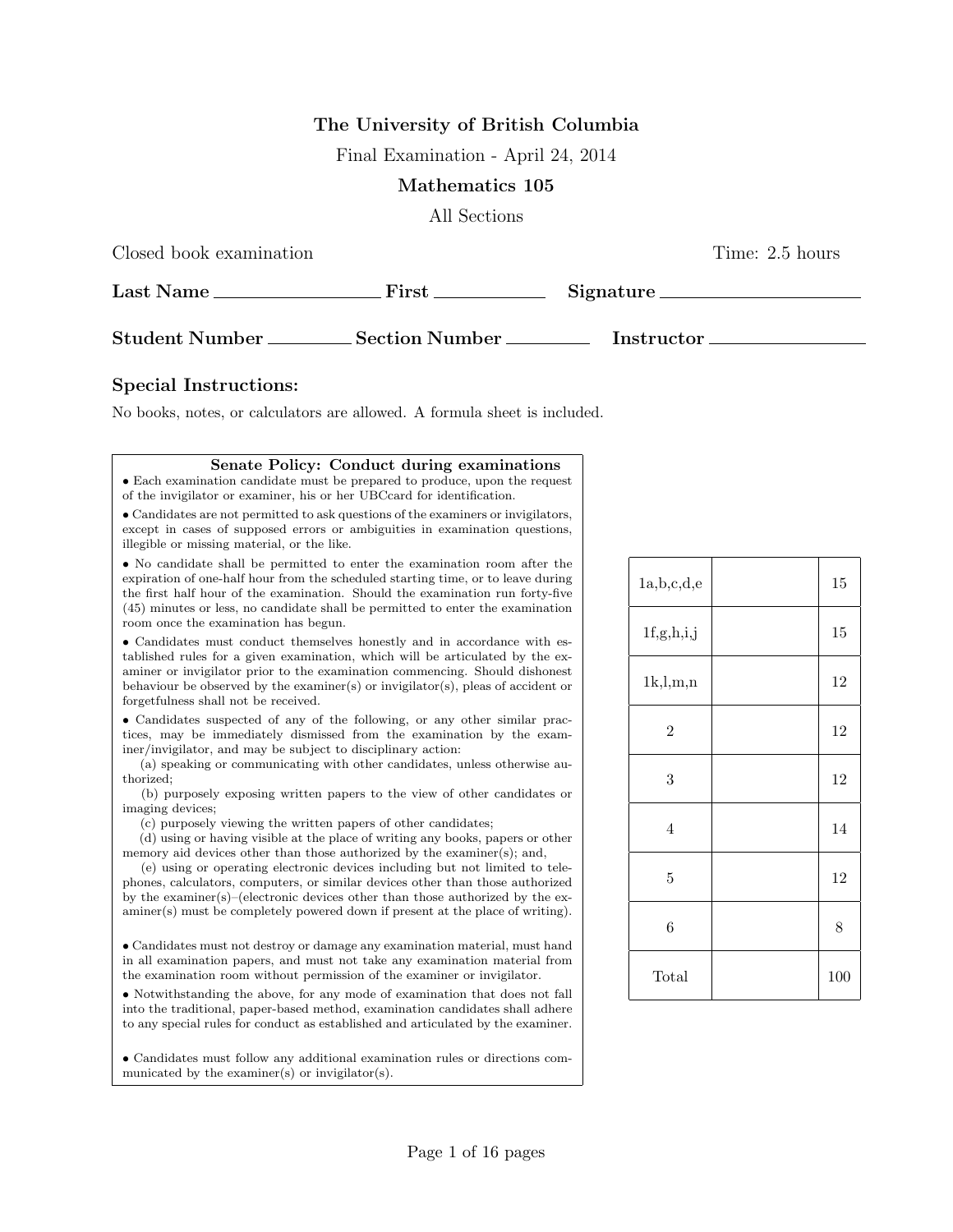[42] **1**. **Short-Answer Questions**. Put your answer in the box provided but show your work also. Each question is worth 3 marks, but not all questions are of equal difficulty.

(a) Let *Q* : *−x* + 5*y −* 3*z* = 2 and *R* : 3*x −* 9  $\frac{3}{5}y - 4z = 0$  be two planes. Determine if *Q* and *R* are parallel, orthogonal, or identical.

(b) The volume of a right circular cone of radius *x* and height *y* is  $V(x, y) = \frac{\pi x^2 y}{2}$ 3 . Graph the level curve  $V(x, y) = \pi$ .

| Answer: |  |  |
|---------|--|--|
|         |  |  |
|         |  |  |
|         |  |  |
|         |  |  |
|         |  |  |

(c) Let 
$$
f(x, y) = \sin(xy)
$$
. Find  $\frac{\partial^2 f}{\partial x \partial y}$ .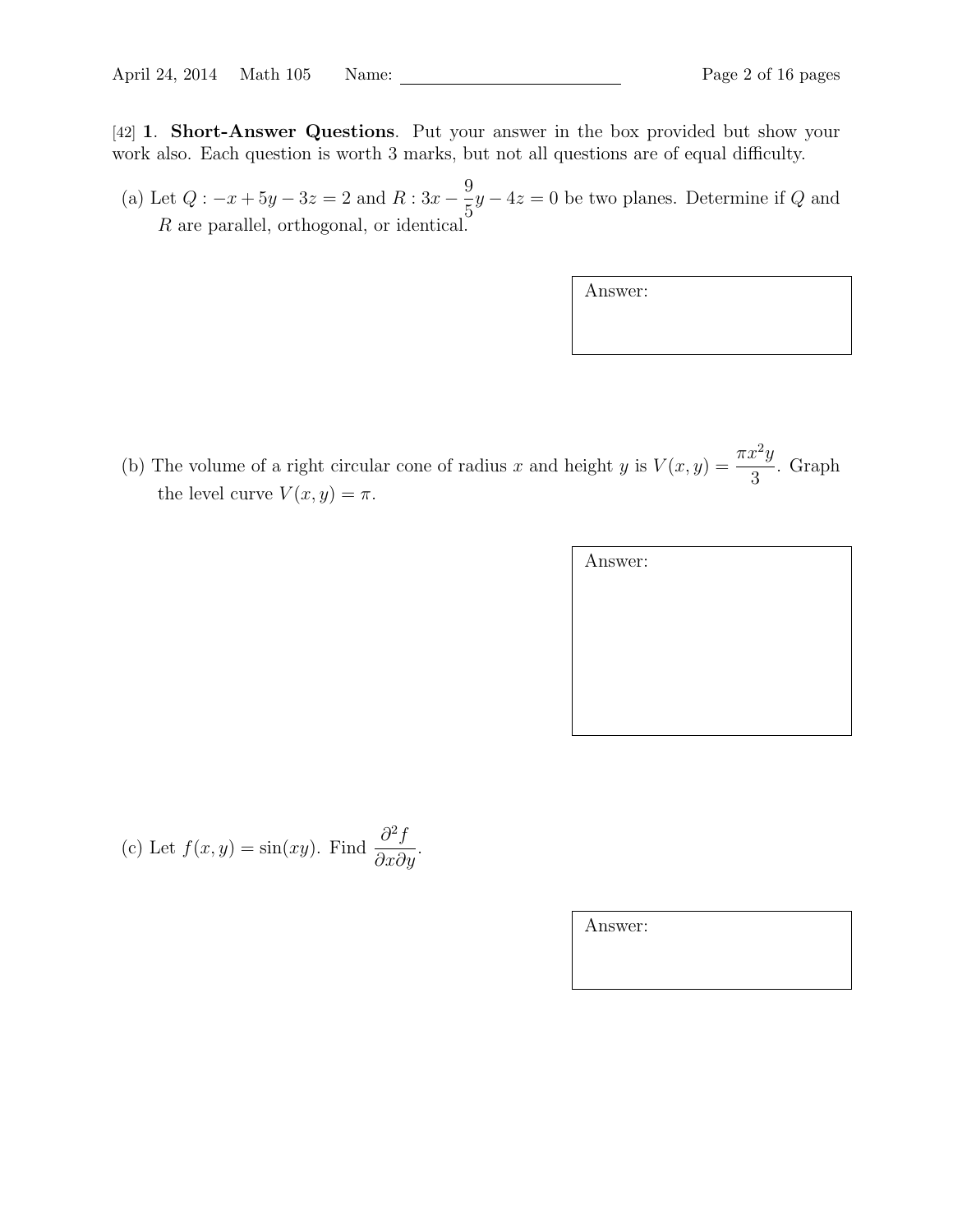(d) Use sigma notation to write the midpoint Riemann sum for  $f(x) = x^8$  on [5, 15] with  $n = 50$ . Do not evaluate the midpoint Riemann sum.

Answer:

(e) Evaluate 
$$
\int_{1}^{5} f(x) dx
$$
, where  $f(x) = \begin{cases} 3 & \text{if } x \leq 3 \\ x & \text{if } x \geq 3 \end{cases}$ .

Answer:

(f) If 
$$
f'(1) = 2
$$
 and  $f'(2) = 3$ , find  $\int_1^2 f'(x) f''(x) dx$ .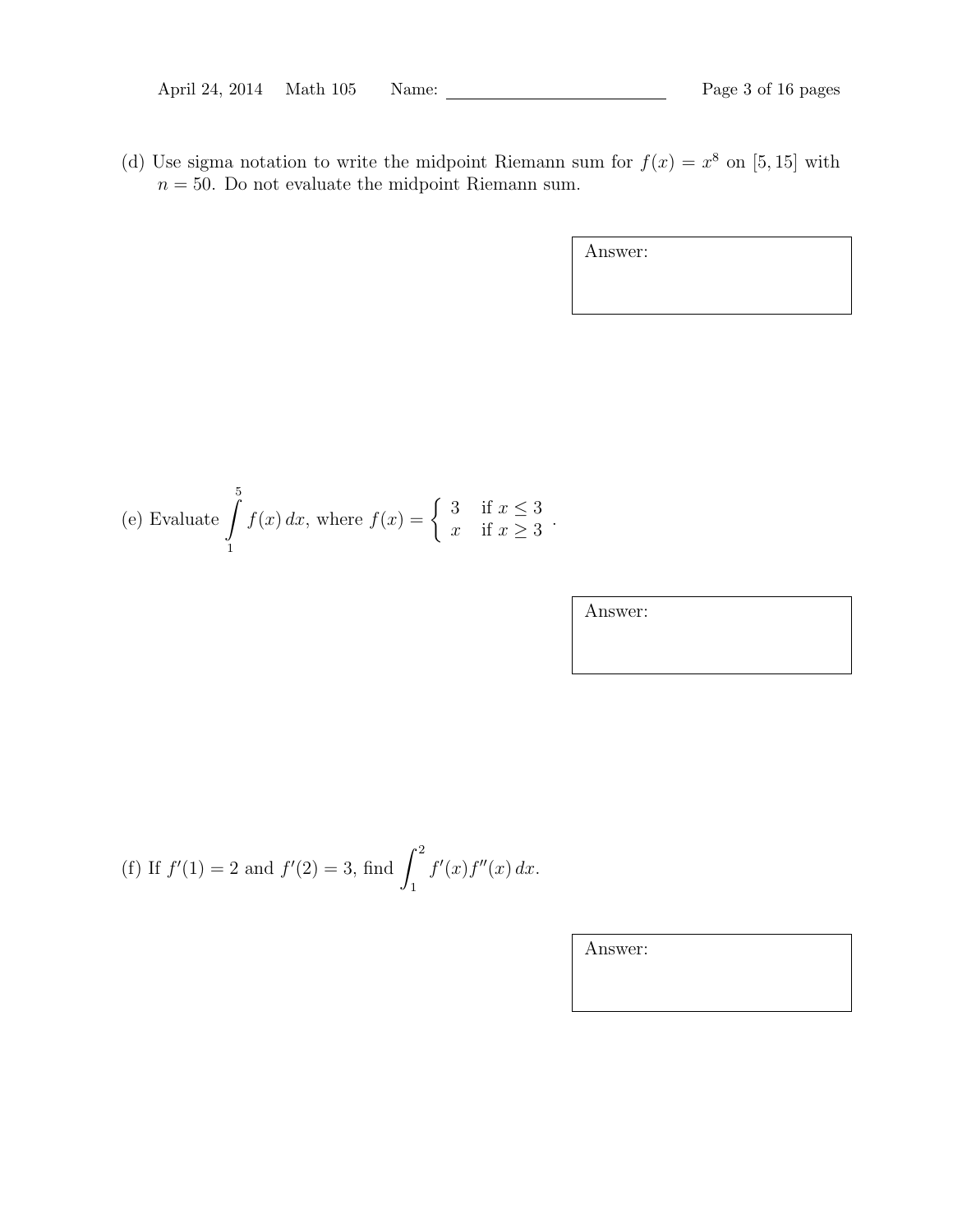(g) Evaluate 
$$
\int \cos^{-1} y \, dy
$$
.

Answer:

(h) Evaluate  $\int \cos^3 x \sin^4 x \, dx$ .

Answer:

(i) Evaluate 
$$
\int \frac{dx}{\sqrt{3 - 2x - x^2}}.
$$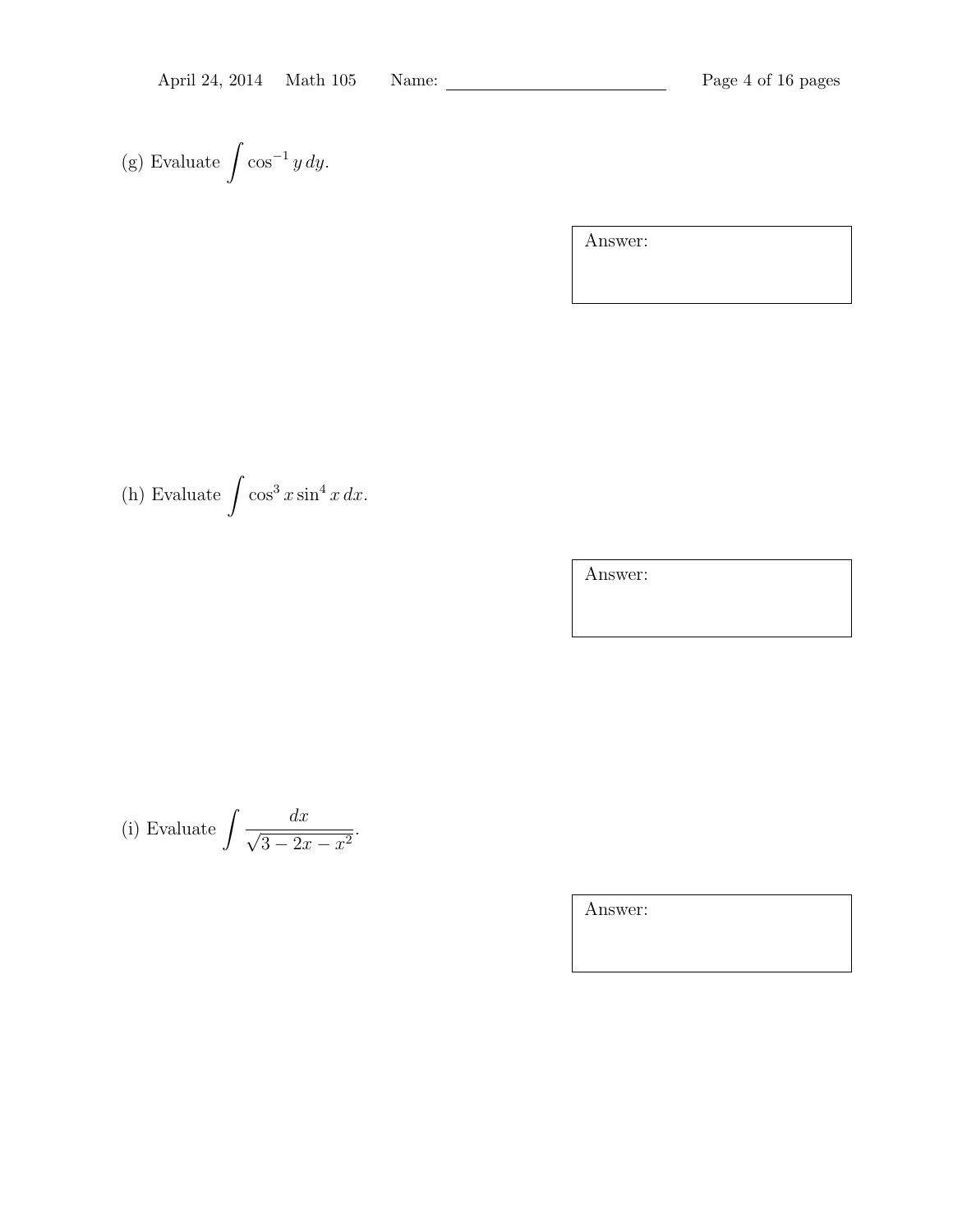(j) Evaluate 
$$
\int \frac{x-13}{x^2-x-6} dx.
$$

Answer:

(k) The random variable *X* has probability density function

$$
f(x) = \begin{cases} 0 & \text{if } x < 1, \\ \frac{3}{2}x^{-5/2} & \text{if } x \ge 1. \end{cases}
$$

Find the expected value  $\mathbb{E}(X)$  of the random variable X.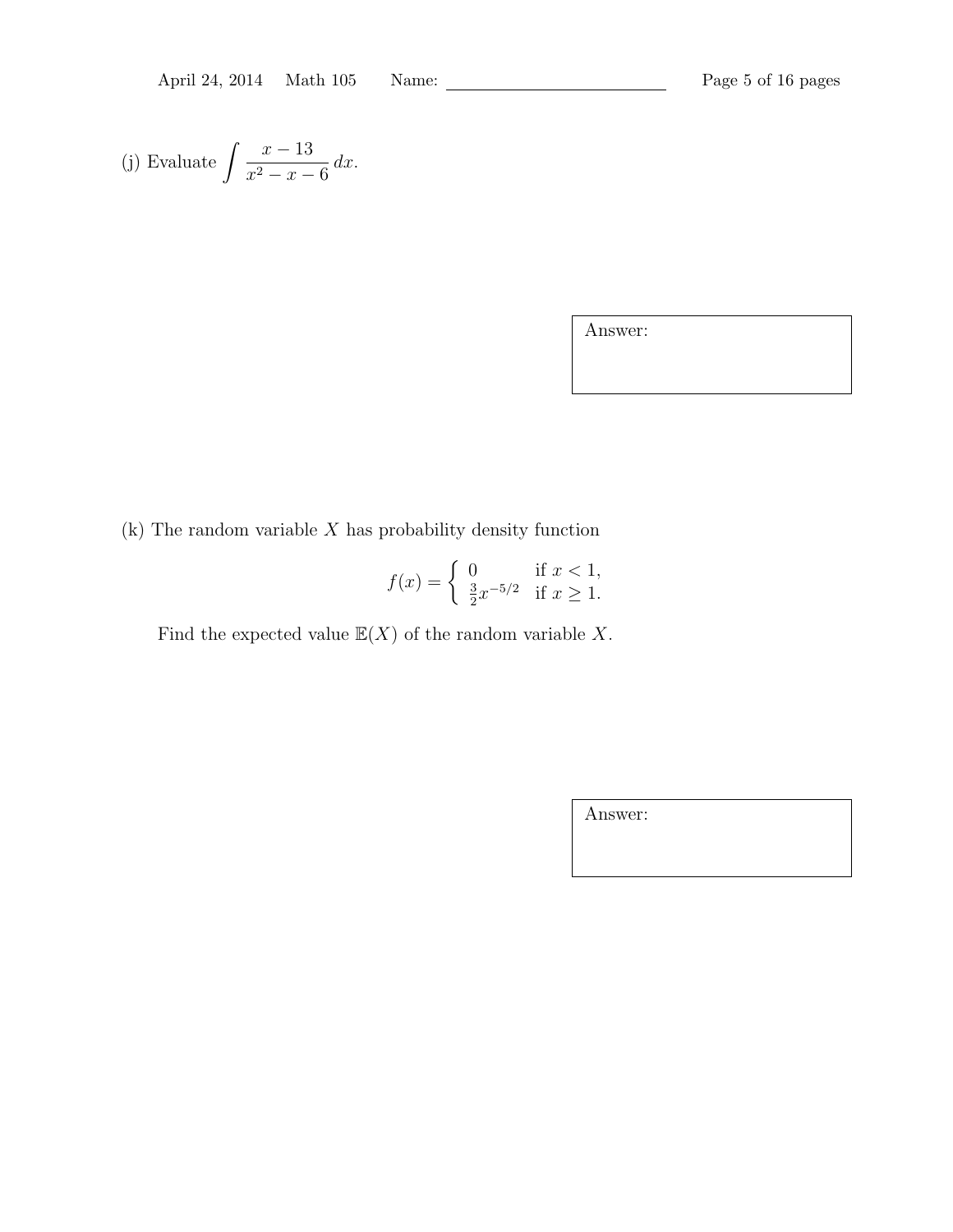(1) Evaluate 
$$
\sum_{n=1}^{\infty} \left[ \left( \frac{1}{3} \right)^n + \left( -\frac{2}{5} \right)^{n-1} \right].
$$

| Answer: |
|---------|
|---------|

(m) Let *k* be a constant. Find the value of *k* such that  $f(x) = 1 + k|x|$  is a probability density function on  $-1 \leq x \leq 1$ .

Answer:

(n) Let *h*(*s*) be a continuous function with  $h(10) = 2$ . If  $f(x, y) = \int^{xy}$ 1  $h(s) ds$ , find  $f_x(2, 5)$ .

| Answer: |  |  |
|---------|--|--|
|         |  |  |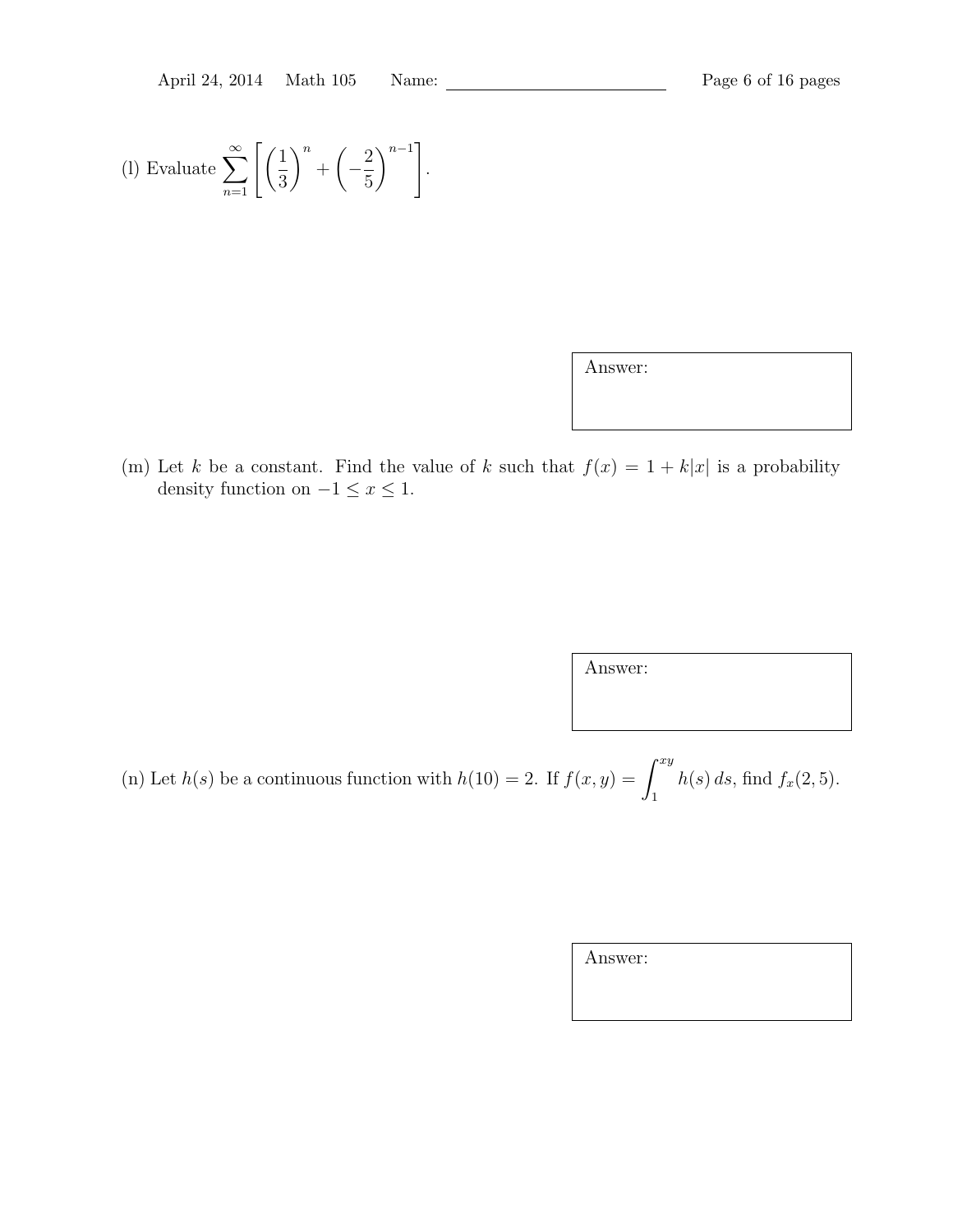**Full-Solution Problems**. In questions 2 – 6, justify your answers and show all your work.

[12] **2.** (a) Determine whether the series 
$$
\sum_{k=1}^{\infty} \frac{\sqrt[3]{k^4 + 1}}{\sqrt{k^5 + 9}}
$$
 converges.

(b) Find the radius of convergence of the power series <sup>∑</sup>*<sup>∞</sup> k*=0 *x k*  $\frac{x}{10^{k+1}(k+1)!}$ .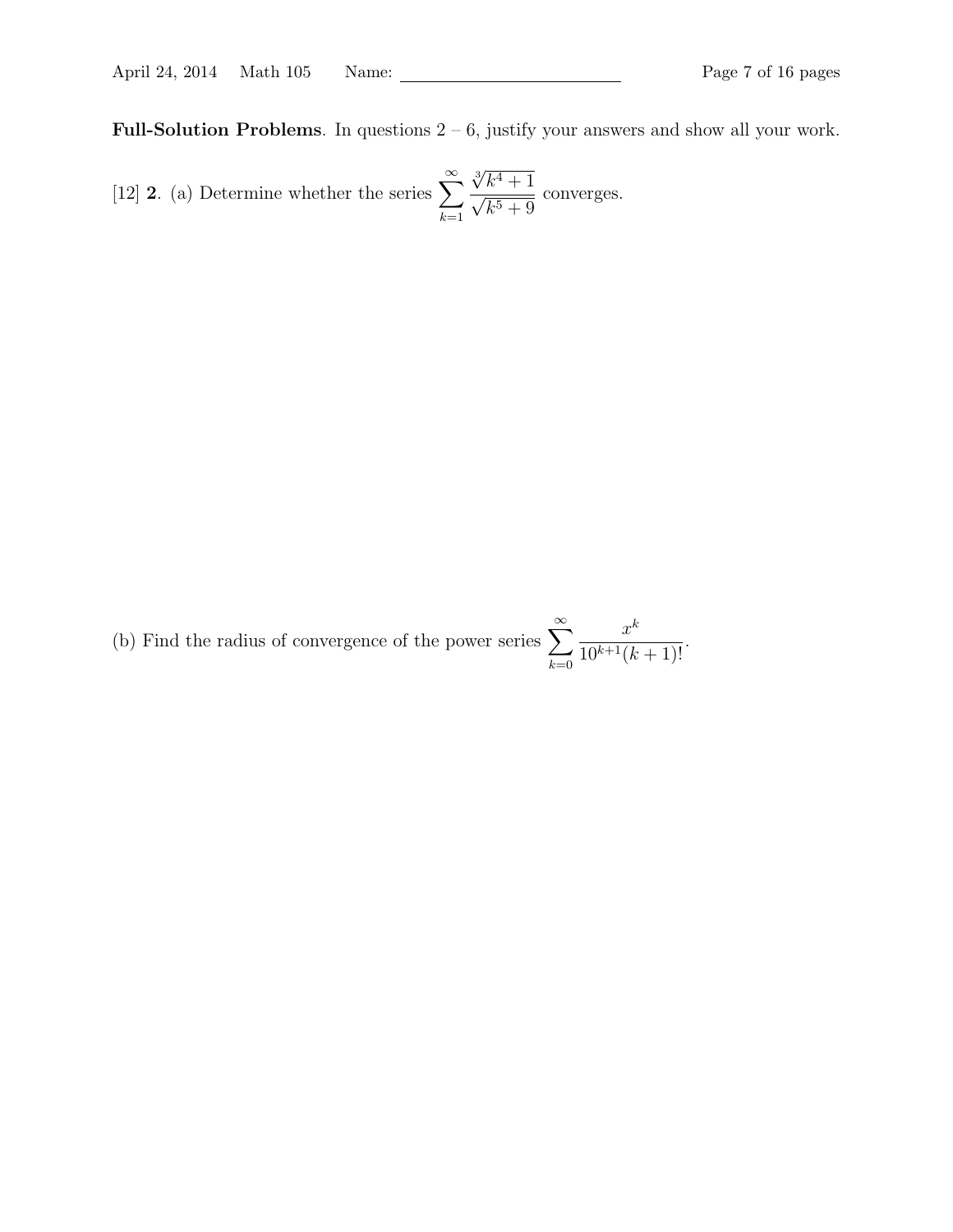2. (c) Let 
$$
\sum_{n=0}^{\infty} b_n x^n
$$
 be the Maclaurin series for  $f(x) = \frac{3}{x+1} - \frac{1}{2x-1}$ , i.e.,  $\sum_{n=0}^{\infty} b_n x^n = \frac{3}{x+1} - \frac{1}{2x-1}$ . Find  $b_n$ .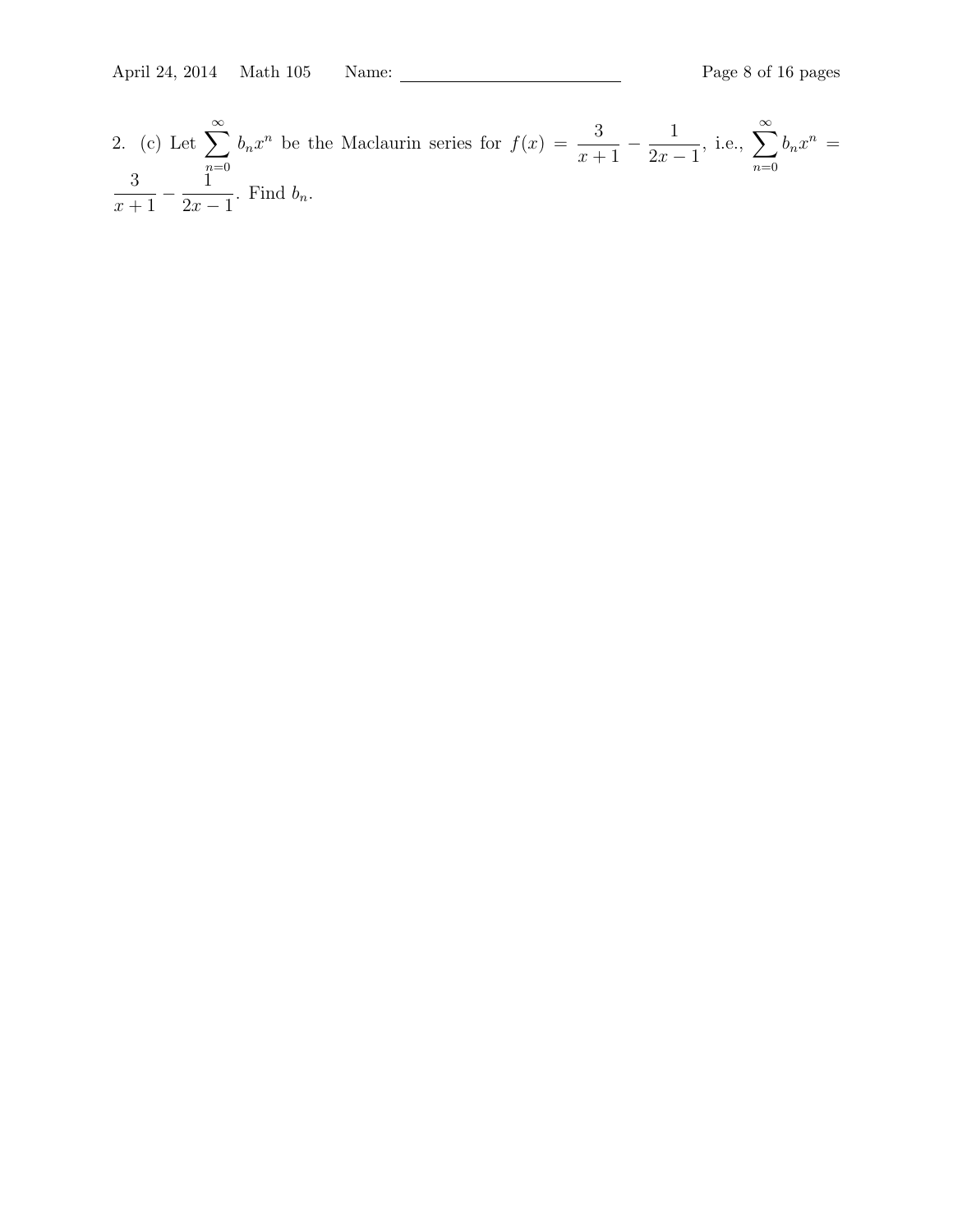## [12] **3**.

(a) Use the method of Lagrange multipliers to find the maximum and minimum values of  $(x+1)^2 + (y-2)^2$  on the circle  $x^2 + y^2 = 125$ . A solution that does not use the method of Lagrange multipliers will receive no credit, even if the answer is correct.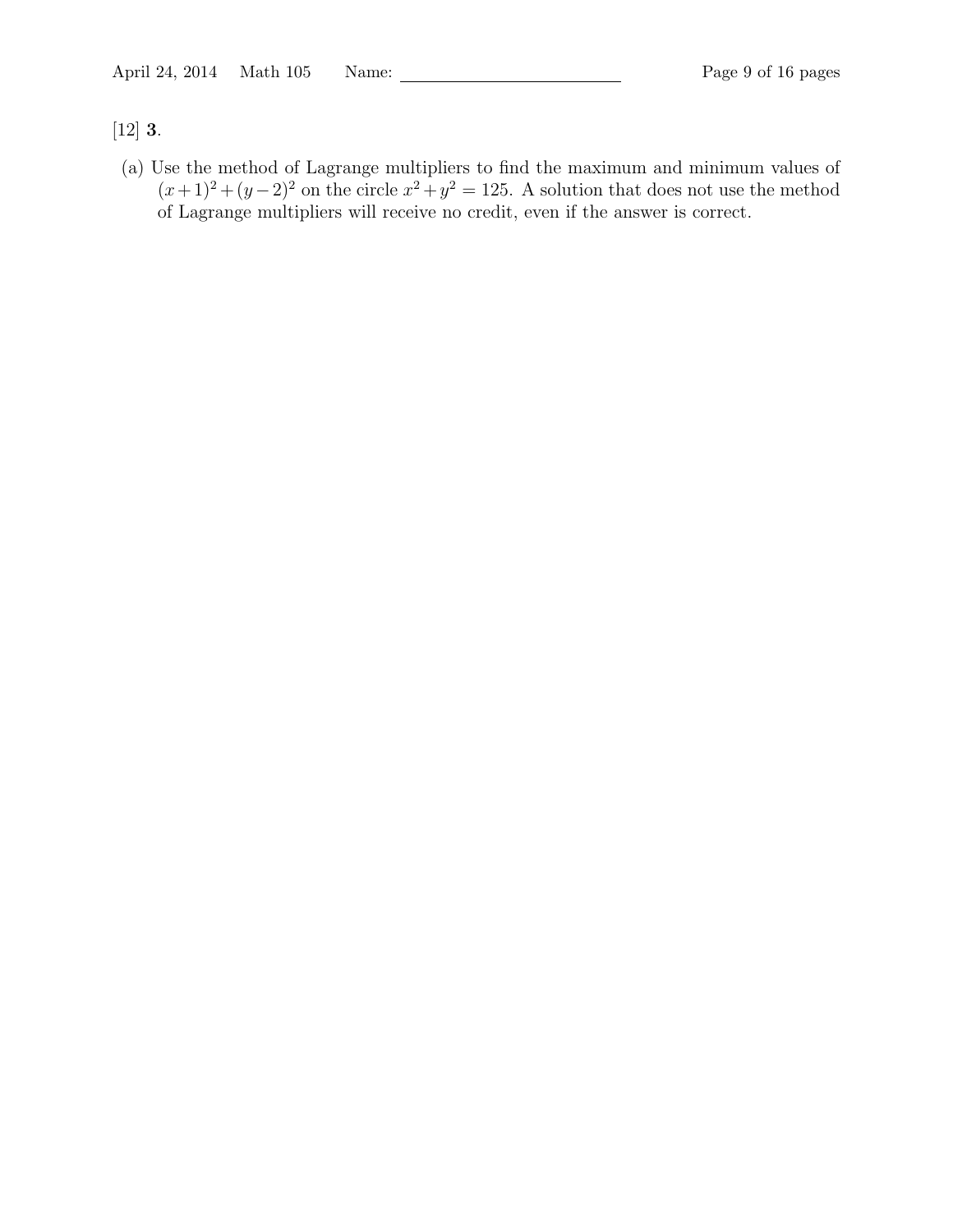3.(b) Find the point on the circle  $x^2 + y^2 = 125$  that has minimum distance from the point (*−*1*,* 2).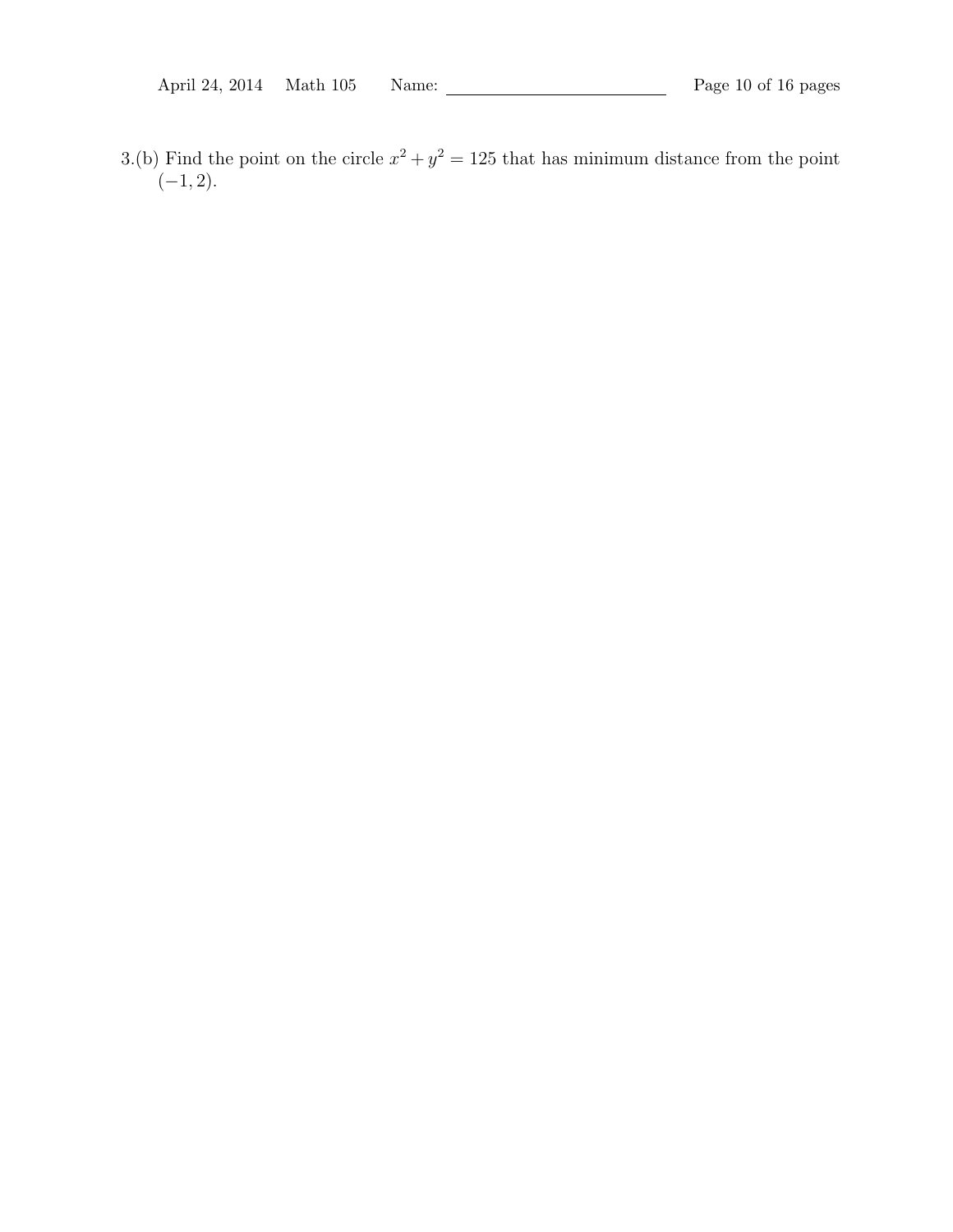April 24, 2014 Math 105 Name: Page 11 of 16 pages

- [14] **4**. Let  $T(x, y) = \frac{1}{2}$ 9  $y^3 + x^2 - 2xy + 6x - 6y$ .
- (a) Find all critical points of  $T(x, y)$  and classify each as a local maximum, local minimum or saddle point.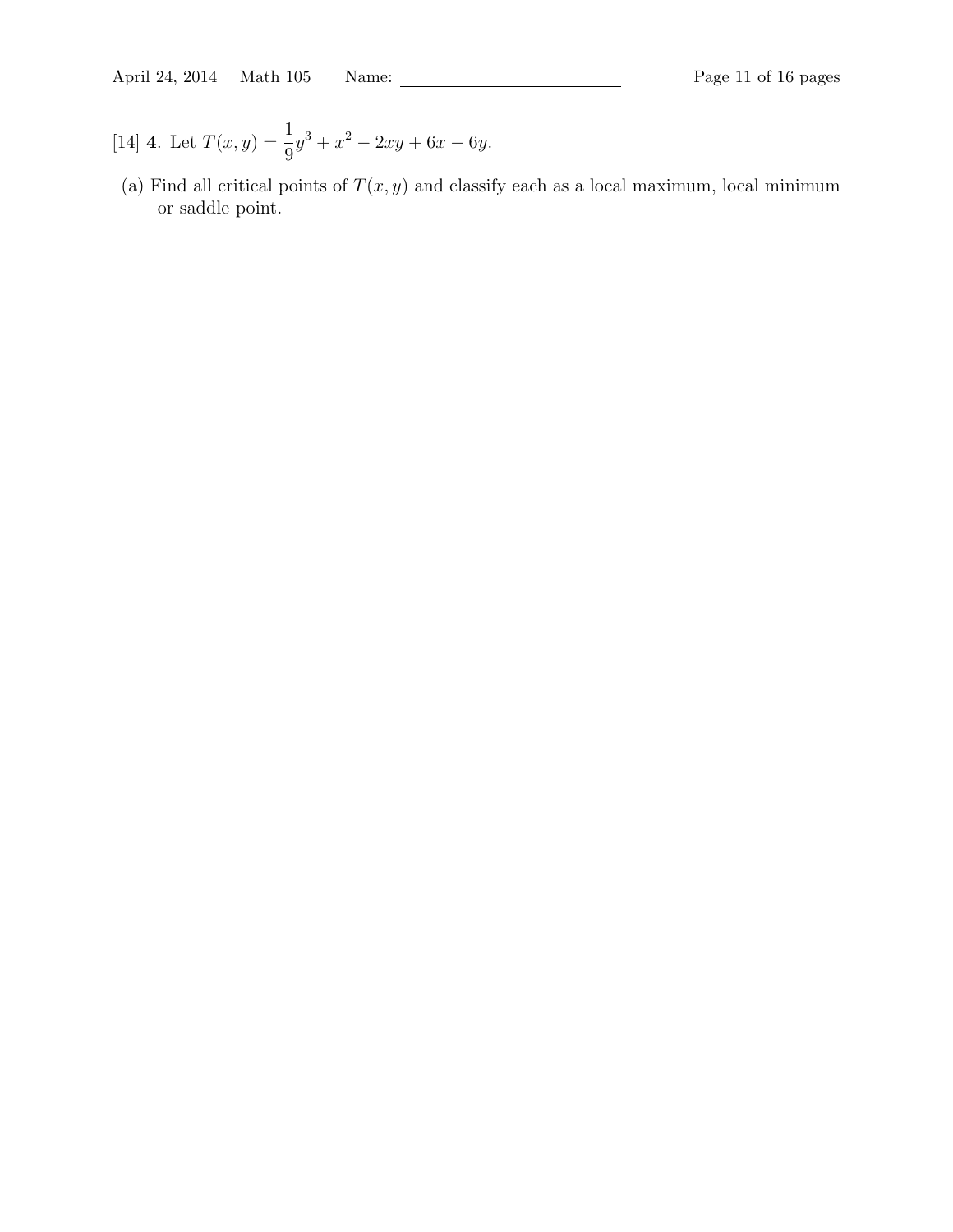4.(b) Find the maximum and minimum values of  $T(x, y)$  on the region  $R =$  $\left\{ (x,y): \frac{1}{2} \right\}$ 3 *y* <sup>2</sup> *<sup>−</sup>* <sup>3</sup> *<sup>≤</sup> <sup>x</sup> <sup>≤</sup>* <sup>0</sup>  $\mathcal{L}$ .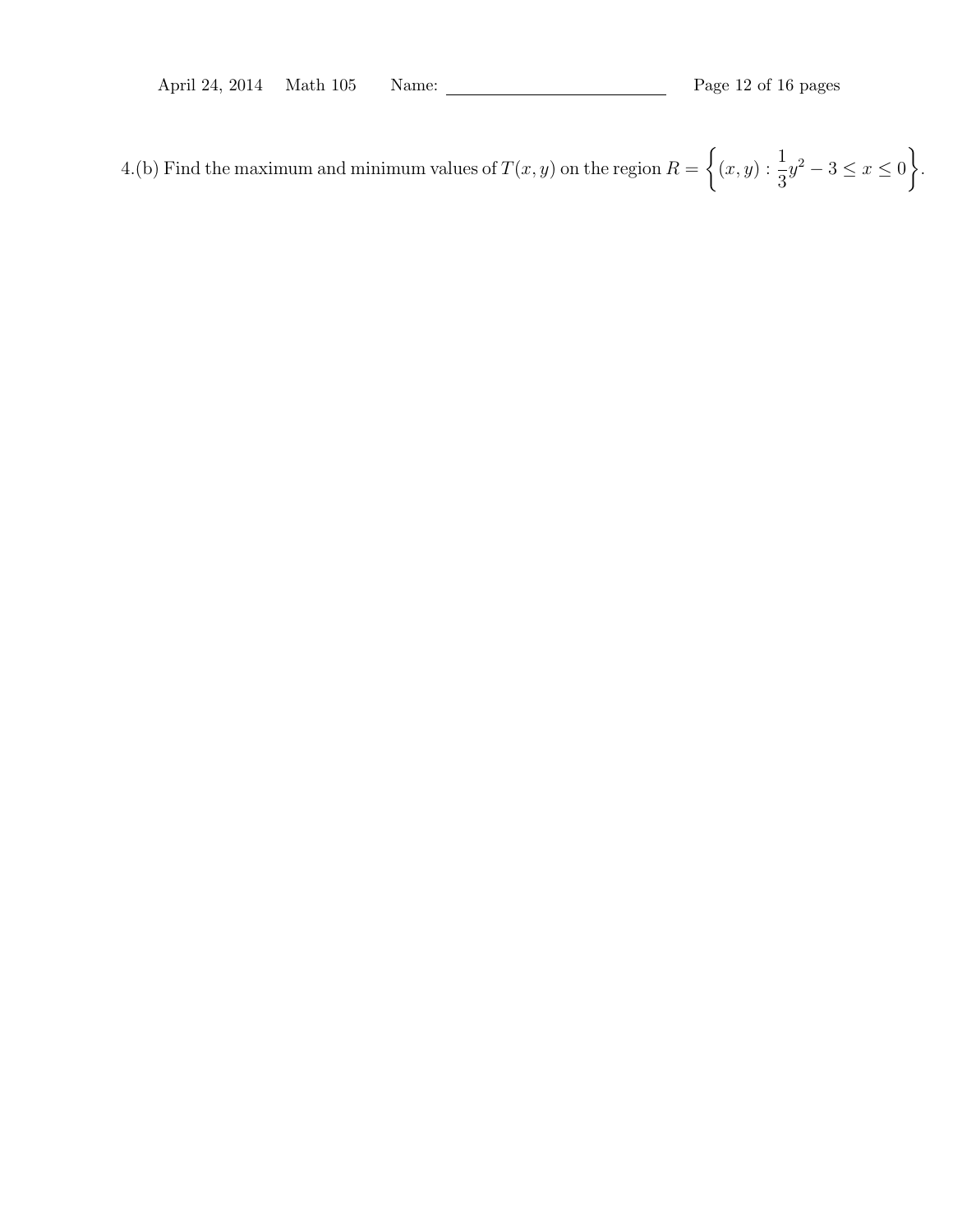[12] **5**. An endowment is an investment account in which the balance ideally remains constant and withdrawals are made on the interest earned by the account. Such an account may be modeled by the initial value problem  $B'(t) = aB - m$  for  $t \geq 0$ , with  $B(0) = B_0$ . The constant *a* reflects the annual interest rate, *m* is the annual rate of withdrawal, and  $B_0$  is the initial balance in the account.

(a) Solve the initial value problem with  $a = 0.02$  and  $B(0) = B_0 = $30,000$ . Note that your answer depends on the constant *m*.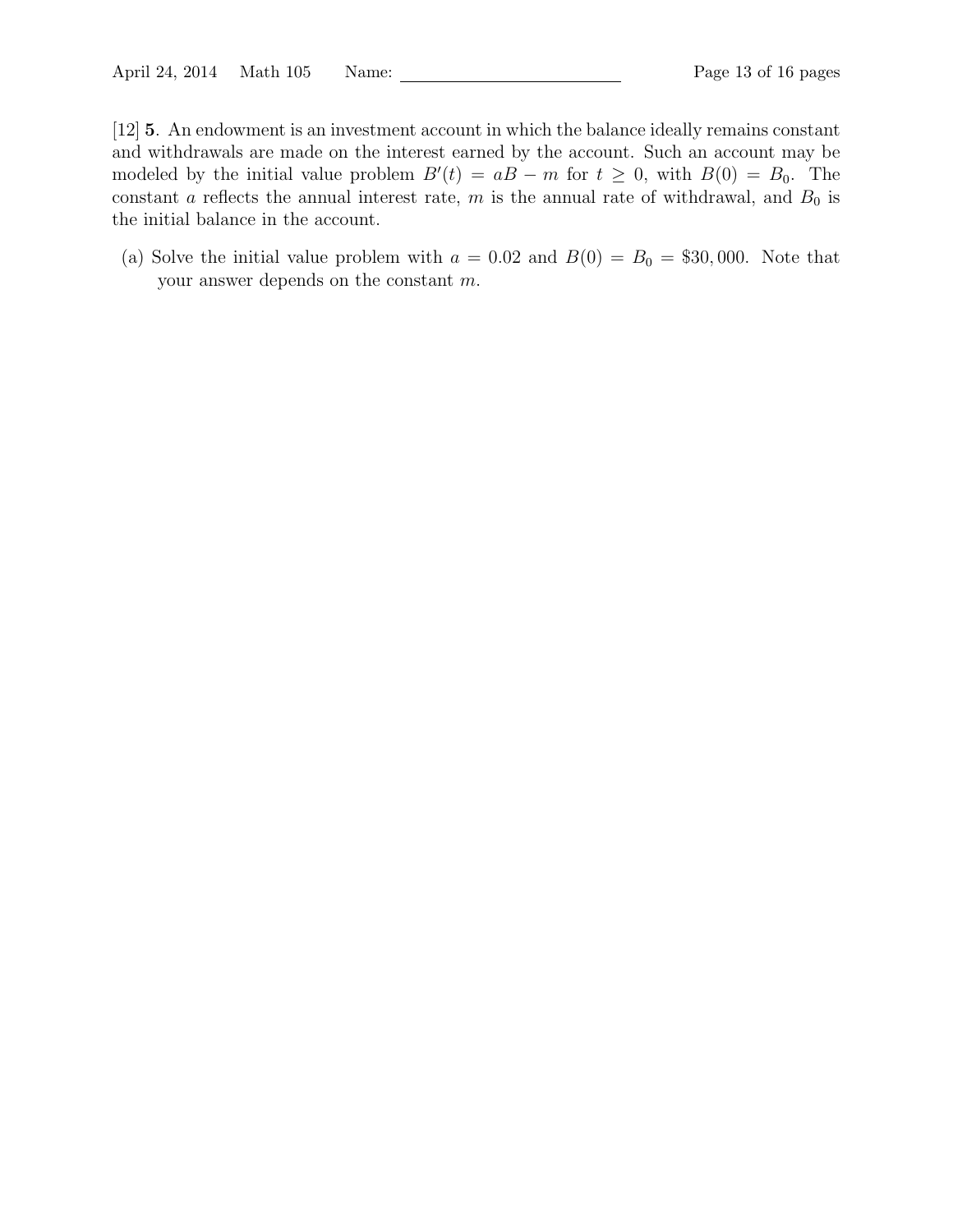5.(b) If  $a = 0.02$  and  $B(0) = B_0 = $30,000$ , what is the annual withdrawal rate *m* that ensures a constant balance in the account?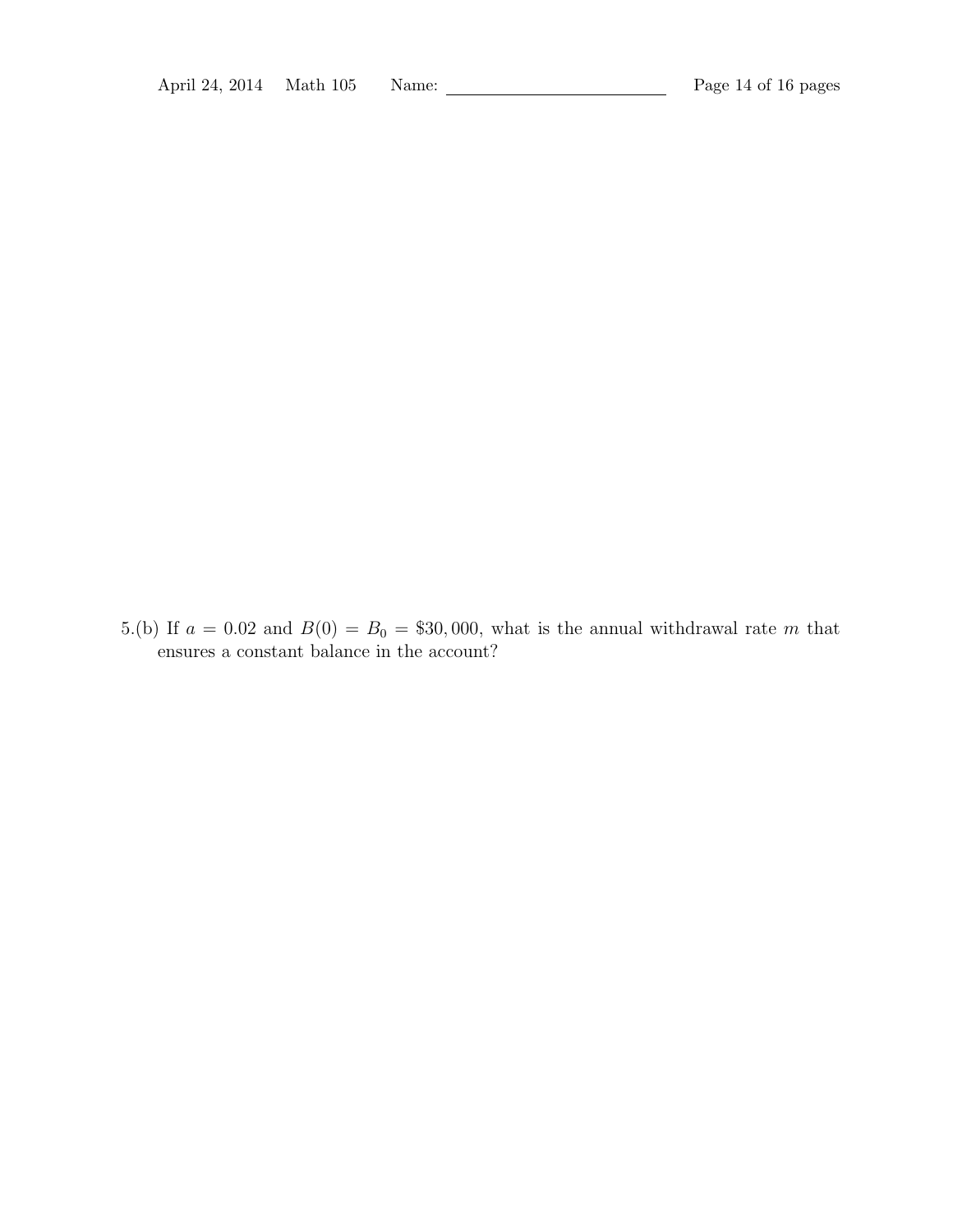[8] **6**.

(a) Evaluate the sum of the convergent series

$$
\sum_{k=1}^{\infty} \frac{1}{\pi^k k!}.
$$